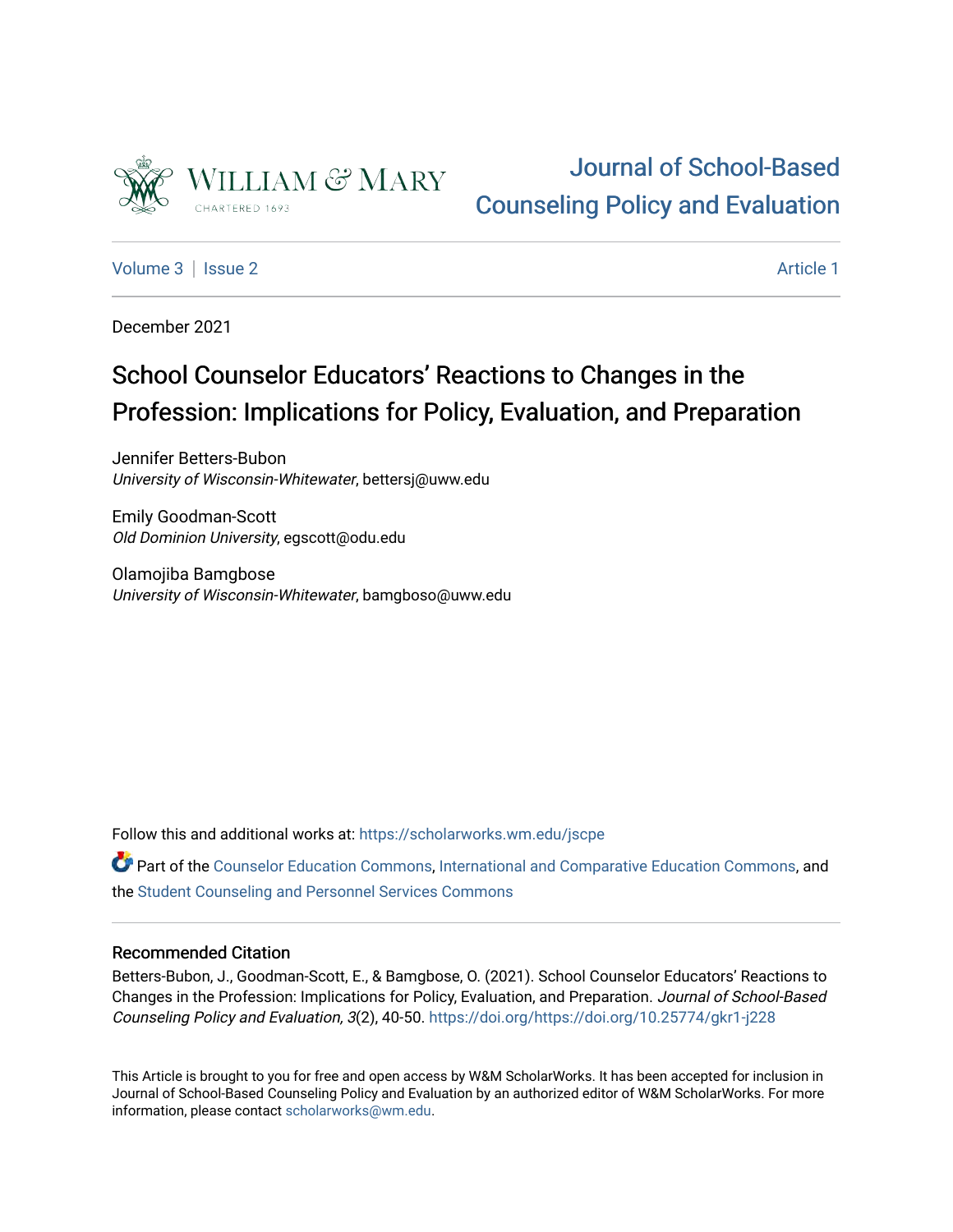# School Counselor Educators' Reactions to Changes in the Profession: Implications for Policy, Evaluation, and Preparation

Jennifer Betters-Bubon University of Wisconsin-Whitewater EmilyGoodman-Scott **D** Old Dominion University Olamojiba Bamgbose University of Wisconsin-Whitewater

### **Abstract**

In this transcendental phenomenological study and related data analysis (Creswell & Poth, 2018; Moustakas, 1994), authors explored school counselor educators' perceptions regarding recent changes in the profession. Through six focus groups, participants  $(n = 29)$  shared their experience, resulting in four themes: (a) range of reactions to changes in the field; (b) school counseling is less valued in the counseling profession; (c) inconsistent school counselor educator identity; (d) ardent advocacy. Authors discuss implications for school counselor preparation, identity, policy, and advocacy within an ecological framework and the need for additional national and international research.

*Keywords*: counselor education, school counseling, school counseling policy, counselor identity, phenomenological design

From an ecological perspective, the evolution and priorities of a profession can be best understood through the examination of intersecting factors or subsystems ranging from micro- to macro-levels (Bronfenbrenner & Morris, 2006; McMahon et al., 2014; Warren et al., 2020). For example, since its inception, the field of school counseling in the United States, which includes preservice preparation and Kindergarten to 12th grade school counseling practice, has been influenced by and impacted a number of such subsystems: societal changes, professional organizations, and professional leaders, such as school counselor educators (SCEs). These subsystems range from macro level (e.g., societal changes) to exosystem level (e.g., professional organizations) to microsystem influences (e.g., preparation programs; Eissenstat & Bohecker, 2018). Recent changes in these subsystems, including a new relationship between national organizations, an updated national model (i.e., a systemic framework for school counselors' work; American School Counselor Association [ASCA], 2019), and a new recognition for school counseling preparation programs, have the potential to impact policy, preparation and subsequent school counseling practice. Within this perspective, SCEs serve as educational leaders (Havlik et al., 2019; McMahon et al., 2009) as they provide teaching, supervision, and professional orientation to preservice school counselors; deliver professional development and consultation to practicing school counselors; conduct research; and are active leaders in professional counseling organizations (ASCA, 2014; Warren et al., 2020). As such, in this study we conducted a phenomenological investigation to understand SCEs' (*N* = 29) experiences and perceptions regarding recent changes in the counseling field in the United States.

# **Ecological Influences on School Counseling**

Due to the systemic nature of the field, the school counseling profession can be best understood using a historical and ecological lens. In the last century, the profession has been shaped by multiple subsystems including societal changes, professional organizations, and professional leaders. First, the profession has been responsive to societal and educational priorities, thereby focusing on a range of professional efforts: vocational guidance, mental health, accountability, postsecondary planning (Gysbers & Henderson, 2012) and most recently social justice advocacy, and antiracist school counseling (Song et al., 2020).

 Next, professional organizations have guided the practice of the profession as a whole and individuals in the field, all while influencing policy at the national and international levels. For instance, the International School Counselor Association (ISCA) is dedicated to the needs of international school counselors working in international schools with the goal of benefiting student success on a global level (ISCA, n.d.). In the United States, the ASCA, the flagship national school counseling organization has clarified school counselor roles through a host of contributions: a school counseling journal, professional standards and competencies, and the promotion of comprehensive school counseling programs, including the ASCA National Model (2019). Similarly, the American Counseling Association (ACA) is the largest counseling association currently housing 19 divisions encompassing counseling specialty areas, including the Association for Counselor Education and Supervision (ACES), which addresses clinical mental health and school counselors' preservice preparation, as well as issues (e.g., supervision of practicing counselors, research) important to counselor educators (ACA, n.d.-a).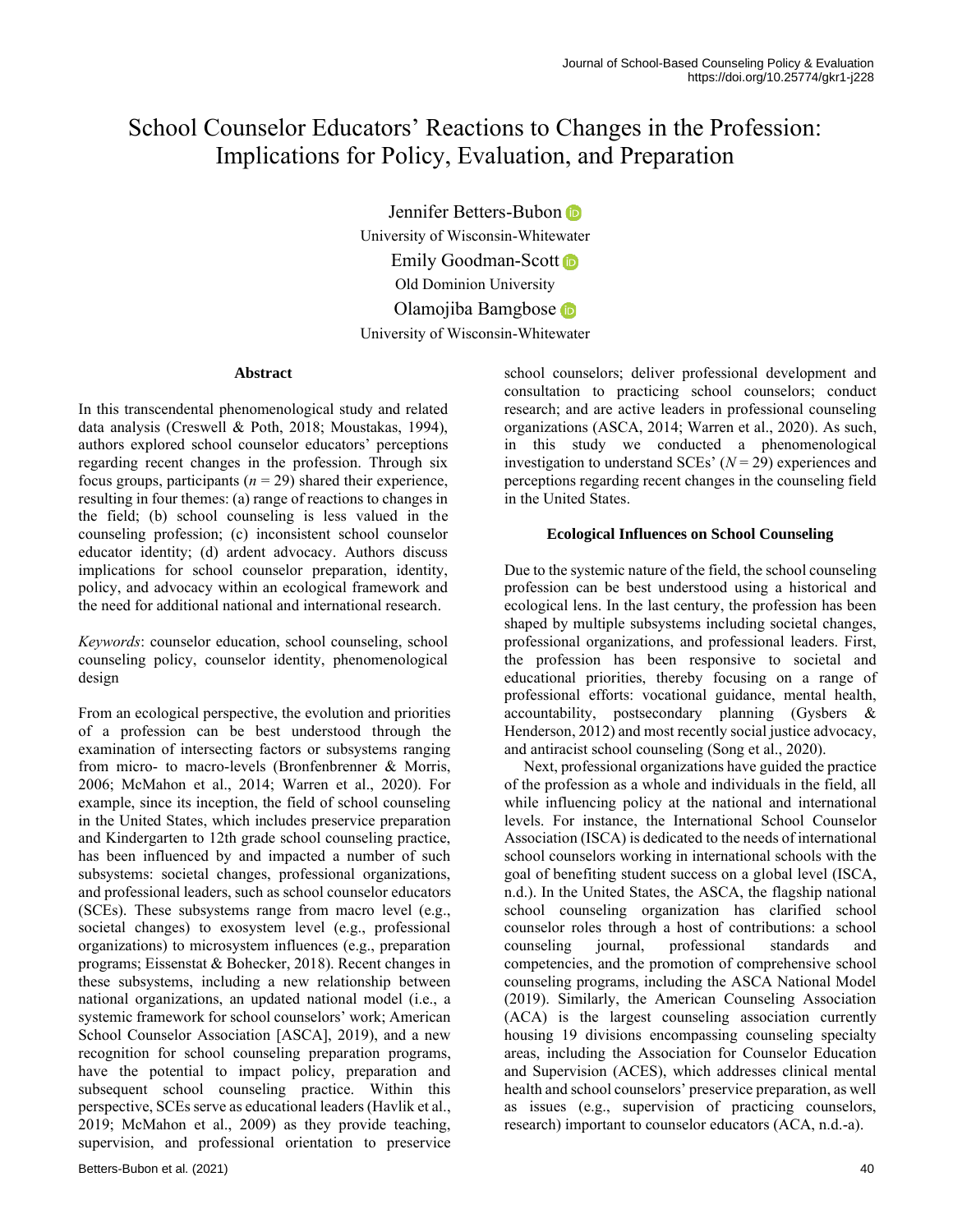The ACA and ASCA continue to influence the profession in part by defining the counselor role. In 2005, the ACA divisions worked over several years to create a common definition of counseling in the United States: "a professional relationship that empowers diverse individuals, families, and groups to accomplish mental health, wellness, education, and career goals" (Kaplan et al., 2014, p. 368). While most national organizations endorsed the definition, ASCA did not as they disagreed on a single counseling identity and suggested the possibility of "several counseling professions" (H. E. Sparks, personal communication, February 6. 2009, as cited in Kaplan & Gladding, 2011). According to ASCA, in the United States "school counselors practice counseling and are well-versed in mental health issues; however, they work in an education profession rather than a counseling profession with differences much deeper than the work setting," defining "school counselors' role as educators" (Hickman, 2018, para. 10).

 More recently, ACA and ASCA created a new collaborative relationship. Historically, ASCA was a division of the ACA (Gysbers, 2010); however according to Richard Wong, former executive director of ASCA, since the mid-1990s, ASCA has operated as an autonomous, independent organization while maintaining status as an ACA division (Wong, personal communications, March 27, 2018). In 2018, ACA and ASCA changed the organizational structure created 65 years prior (ACA, 2018). This new organizational structure has the potential to impact other subsystems, including training preparation and policy within the profession.

 Equally important professional organizations include accrediting bodies, which guide policy and preparation. The Council for Accreditation of Counseling and Related Educational Programs (CACREP) is the primary organization accrediting master's and doctoral programs across counseling specialty areas (CACREP, 2015) in the United States. The most recent 2016 CACREP standards emphasize counseling as a universal program with a shift in graduation requirements from 48 to 60 credits for school counselor preparation programs focusing on school counselor foundations, contextual dimensions, and practice. Relatedly, the Council for the Accreditation of Educator Preparation (CAEP) accredits teacher education programs and provides content-specific standards and recognition though Specialized Professional Associations (SPAs), including school administration, school psychology, and special education (CAEP, n.d.). In 2019, ASCA offered the SPA recognition to preparation programs. They review school counseling graduate programs and determine national recognition based on ASCA SPA standards, emphasizing school counselors' roles as educators, while also valuing mental health services for students (ASCA, 2021).

 The recent changes in the field impact school counselor training programs and the counselor educators charged with leading the training programs. According to the ASCA (2014) ethical standards, SCEs must be knowledgeable on school counseling program models, standards, and competencies; current trends; and professional organizations. Situated amidst the professional organizations and accrediting bodies, SCEs determine training foci and approaches, including whether preparation programs opt for CACREP accreditation, and/or CAEP: ASCA SPA recognition.

#### **Rationale and Purpose**

From an ecological lens, changes in professional subsystems, such as changes in professional organizations (e.g., the new ACA/ASCA relationship) and preparation program recognition (e.g., ASCA SPA) may impact SCEs and related subsystems, such as policy, advocacy, and even professional identity. Currently, there is a lack of empirical research examining SCE's reactions to recent changes in the profession. SCE's perspectives are crucial, as many of the recent changes impact the school counseling specialty specifically. In addition, gaining insight on SCEs' perceptions of professional trends may inform school counselor preparation, practice, and priorities. As a result, the following research question guided the study: What are school counselor educators' experiences regarding recent changes within the school counseling profession?

### **Method**

We conducted an exploratory, phenomenological investigation of SCEs lived experiences with recent changes in the school counseling profession. Phenomenological research is often used to describe the essence of the lived experiences of a phenomenon, according to one sample of participants (Creswell & Poth, 2018; Flynn & Korcuska, 2018; Moustakas, 1994). We aimed to capture the what and how of the given phenomenon particular to a sample of SCEs, utilizing Creswell and Poth's (2018) steps to a phenomenological study, derived from Moustakas' (1994) transcendental approach. Thus, the goal of this phenomenological investigation is not generalizability to all SCEs, but rather to gain a rich, in-depth perspective of the given sample (Creswell & Poth, 2018).

# **Reflexivity Statement**

The first researcher is an associate professor in counselor education. She holds two master's degrees, one in school counseling and another in educational psychology as well as a doctorate in educational psychology with a subspecialty in counseling psychology; her graduate education was completed in the United States. She was an elementary school counselor for 10 years and served on the state school counselor organization board of directors. She identifies as a White, cisgender female of European descent. The second researcher is an associate professor in counselor education specializing in school counseling. She completed both a doctoral and a master's degree in counselor education and supervision and is influenced by her experiences as an elementary school counselor, and leader in school counseling professional organizations.; her graduate education was completed in the United States. She self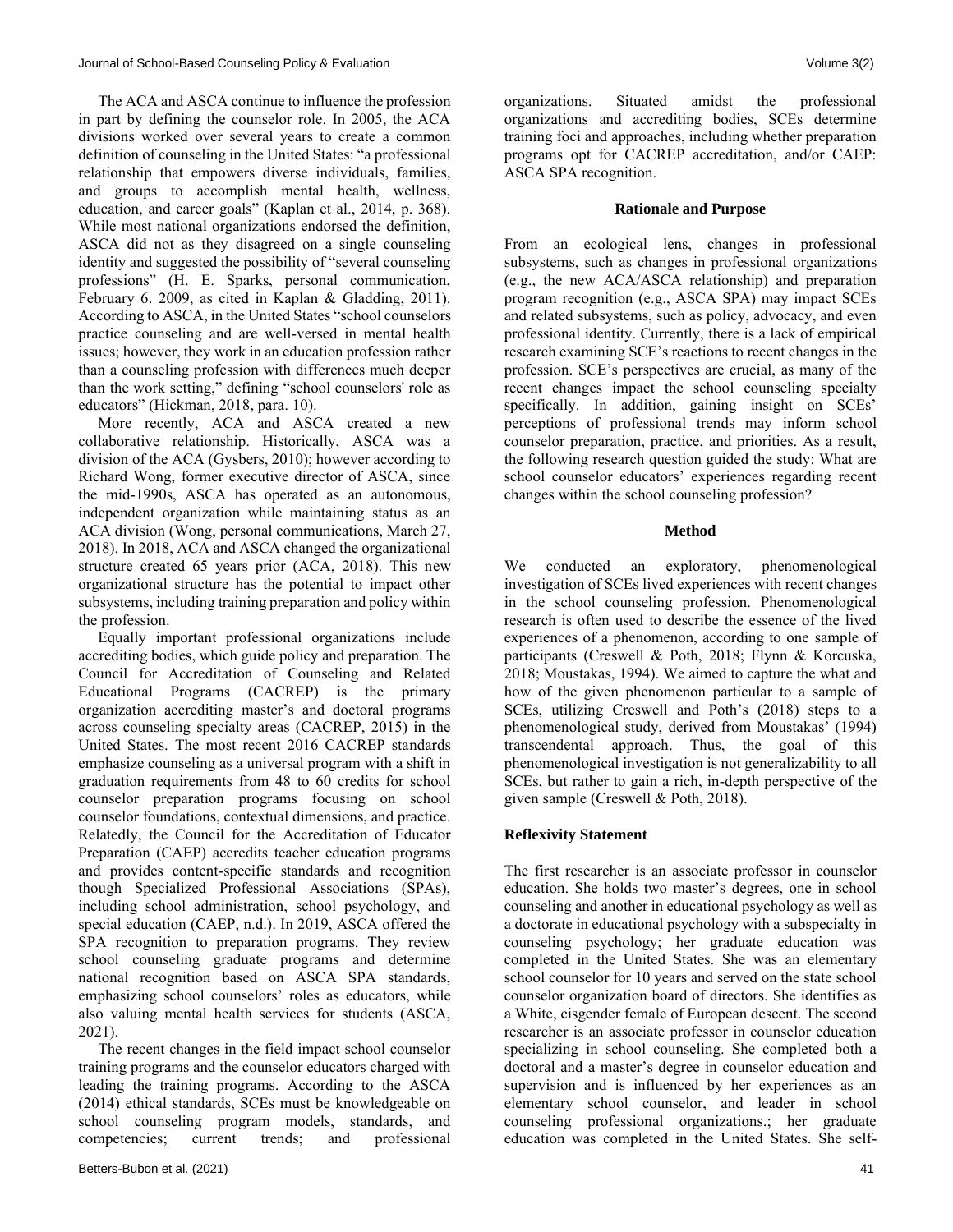identifies as a White, cisgender female of European descent. The third researcher is an assistant professor in counselor education. She identifies as a Black female of African, specifically Nigerian, descent. She has a bachelor's in guidance and counselling, a master's in psychology and education for special needs, a post-master's in school counseling, and a doctorate in counselor education and supervision; her graduate education was completed in the United Kingdom (U.K.) and the United States. She is influenced by her experience counseling K-12 students and working in British schools for over 10 years as a school social worker. All three authors are professional members of ASCA, ACA, and ACES, and they all presently work in the United States.

 Corresponding with a phenomenological approach, we prescribe to a social constructivist perspective, inquiring as to how participants construct knowledge, and we believe reality is largely contextual, varied, and subjective (Creswell & Poth, 2018; Flynn & Korcuska, 2018; Hays & Singh, 2012). In regard to ontology, we believe humans' perceptions of reality are subjective, with the absence of one universal truth. We prescribe to the epistemological perspective that knowledge is unlimited and is created through the research process and the researcher-participant relationship. Pertaining to axiology, we contend individuals' reality is influenced by their values and assumptions, and as such, engaged in bracketing through reflexive journaling, and extensive research team conversations, described in the trustworthiness section.

# **Participants**

We developed a purposeful sample of participants  $(n = 29)$ who had experiences with the phenomenon under investigation and met the inclusion criteria (Flynn & Korcuska, 2018; Hays & Singh, 2012). To participate, participants had to be employed as SCEs, specializing in school counseling, at the time of data collection. Specializing in school counseling was operationalized by self-identification and meeting two of the following within the last three years: (a) teaching school counseling specific graduate courses; (b) holding membership in school counseling professional associations at the regional, state, or national level; (c) engaging in school counseling research (e.g., conducting, writing, and publishing research pertaining to school counseling); and/or (d) engaging in school counseling professional service/leadership (e.g., may include elected or appointed positions for a school counseling professional organization, program or department, or conference).

Participants identified as women  $(76\%; n = 22)$  and men (24%; *n* = 7); White/European American (93%; *n* = 27), American Indian or Alaska Native, Native Hawaiian, or Other Pacific Islander and White  $(3\%; n = 1)$ , and not specified (3%;  $n = 1$ ). The mean age of participants was 44.6 years (range: 30-67 years; *SD* = 12.07), and participants represented 22 states across the United States. Participants' academic ranks included assistant professors (66%; *n* = 19), associate professors (14%;  $n = 4$ ), professors (17%;  $n = 5$ ), and clinical faculty  $(3\%; n = 1)$ . In addition, participants relayed holding the following positions: program directors/coordinators (21%;  $n = 6$ ) and chair (3%;  $n = 1$ ); they had a mean of 8.64 years of experience in academia (range:  $1-37$  years;  $SD = 9.53$ ). Participants were members in professional organizations, most frequently ACA (97%; *n*  $= 28$ ), ASCA (97%;  $n = 28$ ), State Counseling Association: (97%;  $n = 28$ ), and ACES (83%;  $n = 24$ ). The majority reported their programs were CACREP accredited (86%; *n* = 25) or seeking CACREP accreditation (7%; *n* = 2), while others were not accredited  $(7\%; n = 2)$ .

# **Data Collection and Analysis**

Before data collection, the study was granted human subjects review committee approval. This is a rigorous scholarly process of scrutiny required in North American universities to conduct investigations. We marketed the study through targeted announcements on social media, via email, and at professional meetings. Social media and email outlets included CESNET (an international listserv for counselor educators), a school counselor education Facebook group, the ASCA Scene (professional newsletter) for SCEs, ACA Connect specific to school counselors and Association for Child and Adolescent Counseling (ACAC) members. Also, we made announcements at professional meetings for the ACES school counseling interest network. We purposefully marketed to members in multiple professional associations (ACA, ASCA, ACES). Individuals interested in participating completed an online survey which included questions on availability, demographics, and inclusion criteria. In alignment with Patton's (2015) recommendations on focus group size and interview length, we conducted six, one-hour focus groups ( $n = 29$ ; focus groups  $n = 3, 4, 5, 5, 5, 7$ , utilizing WebEx, an online video conferencing platform. Participants were placed in focus groups based on their availability. The first researcher led each focus group; the second and third researcher alternated attendance. Focus groups were used to capture a range of viewpoints, and to promote engaged interaction between participants (Kvale, 2007). Further, we used semi-structured interview questions, as is commonly found in phenomenological investigations (Flynn & Korcuska, 2018) and aligned with a social constructivist perspective (Creswell & Poth, 2018). Specifically, we started the interview by saying: *We have had several developments in the last year in the school counseling profession. During this focus group, we would like to hear about your reactions to these changes. Who would like to begin?* Consistent with a semi-structured interview protocol (Creswell & Poth, 2018), as participants responded, we reflected content and meaning, and asked probing questions, based on participant answers. Thus, common in qualitative research (Creswell & Poth), we asked broad, overarching interview questions related to the research topic, and then asked semi-structured follow-up probing questions individualized to participants' responses. As such, the follow-up reflections and questions varied by focus group. Last, interviews were recorded then transcribed by a secure transcription service.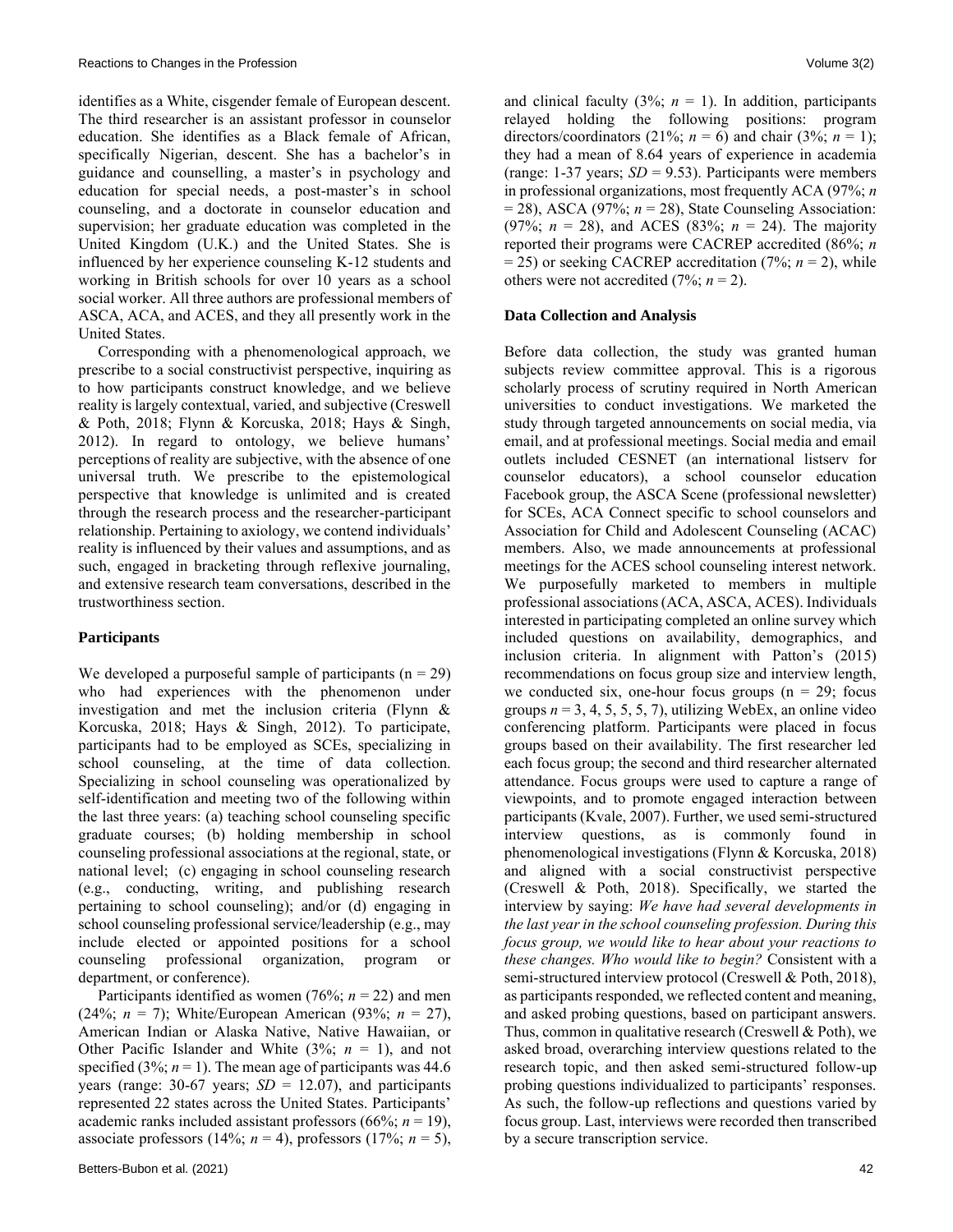For data analysis, we used Creswell and Poth's (2018) steps to a phenomenological study, based on Moustakas' (1994) transcendental approach. First, to become familiar with the data, we individually read through all transcripts several times and discussed our reactions and biases, as well as strategies to bracket or set aside our experiences, in an effort to highlight participants' experiences. Reading the transcripts multiple times was particularly important given the volume of data we secured through six focus groups with 29 participants. Second, we conducted systematic data analysis, starting with narrow then moving to broader units of analysis. For instance, the first researcher reviewed and horizonalized the first transcript, highlighting statements of meaning. Then the second researcher provided consensus coding and reviewed the coded transcript for agreement and disagreement. The third researcher reviewed each transcript consensus coded by the first two authors and provided feedback. Thus, we engaged in intercoder agreement, meeting to discuss and reach consensus on all discrepant horizons, then put all horizons into a codebook. This data analysis process was repeated for every transcript, with the first and second researcher alternating roles as lead coder. Third, when horizonalization was complete, we independently reviewed the codebook and organized the horizons into clusters (i.e., themes and subthemes). Next, we met to compare themes, subthemes, and corresponding horizons, until reaching full consensus. Last, the first researcher used the codebook to write the overall essence of *what* and *how* participants experienced the phenomenon (i.e., textural and structural descriptions), which was reviewed and modified by the second and third researchers (Creswell & Poth, 2018; Moustakas,1994).

## **Establishing Trustworthiness**

We used trustworthiness strategies aligned with the phenomenological approach, and frequently used in counseling-specific phenomenological investigations (Creswell & Poth, 2018; Flynn & Korcuska, 2018; Hays & Singh, 2012; Moustakas, 1994). First, to prioritize participants' perspectives and minimize our biases and

assumptions, we engaged in bracketing through reflexive journaling and discussions during research meetings. Second, we engaged in triangulation, for confirmability. We conducted researcher triangulation, or intercoder agreement by reviewing and reaching consensus on all data analysis (e.g., all horizons, codes, etc.). Also, we triangulated, or analyzed data across focus groups. Third, we conducted member checking in several phases of the study: during interviews (e.g., reflecting and confirming participants' meaning); requesting feedback and confirming the accuracy of participants' interview transcripts; and soliciting participant feedback and confirmation of accuracy regarding the results of the study (e.g., we sent all participants the results via email). All participants engaged in the member checking of transcripts and a summary of the results. First, overall, participants agreed with the transcripts, providing minimal feedback. Participants did suggest minor changes in spelling and asked for assurance of anonymity. Second, we provided participants a summary of the results and similar to the transcripts, suggestions were minimal. One participant suggested greater clarification on a theme and two other participants asked for greater focus on the impact of accreditation, which we did. Finally, multiple participants expressed that the results captured their experiences and may be helpful for later advocacy.

 Fourth, we utilized an external auditor, an associate professor in counselor education with training and experience publishing school counseling-specific qualitative research. They provided feedback (e.g., confirmability and rival explanations) after reviewing our audit trail, field notes, coded transcripts, codebook, and drafted method and results. Based on their feedback, we modified names of some subthemes and codes to be more specific and added a subtheme. Fifth, we included negative case analyses, or counternarratives in the results as appropriate, to elucidate varied participant perspectives, in addition to the given themes and subthemes. Last, we described our background and positionality through a reflexivity statement, and also a thick, rich description of the method and results, for transferability and replication.

| <b>Theme</b>                                                  | <b>Subtheme</b>                                                                                       |
|---------------------------------------------------------------|-------------------------------------------------------------------------------------------------------|
| Range of Reactions to Changes in the Field                    |                                                                                                       |
| School Counseling is Less Valued in the Counseling Profession | <b>Professional Legitimacy</b><br>1.<br>School Counseling is Less Prioritized in the Counseling<br>2. |
|                                                               | <b>Preparation Programs</b>                                                                           |
|                                                               | School Counseling Faculty are in the Minority<br>3.                                                   |
| Inconsistent School Counselor Educator Identity               | Conjoined Identity<br>1.                                                                              |
|                                                               | <b>Educator First Identity</b><br>2.                                                                  |
|                                                               | <b>Counselor First Identity</b><br>3.                                                                 |
|                                                               | <b>Identity Confusion</b><br>4.                                                                       |
| Ardent Advocacy                                               |                                                                                                       |

**Table 1 Themes and Subthemes**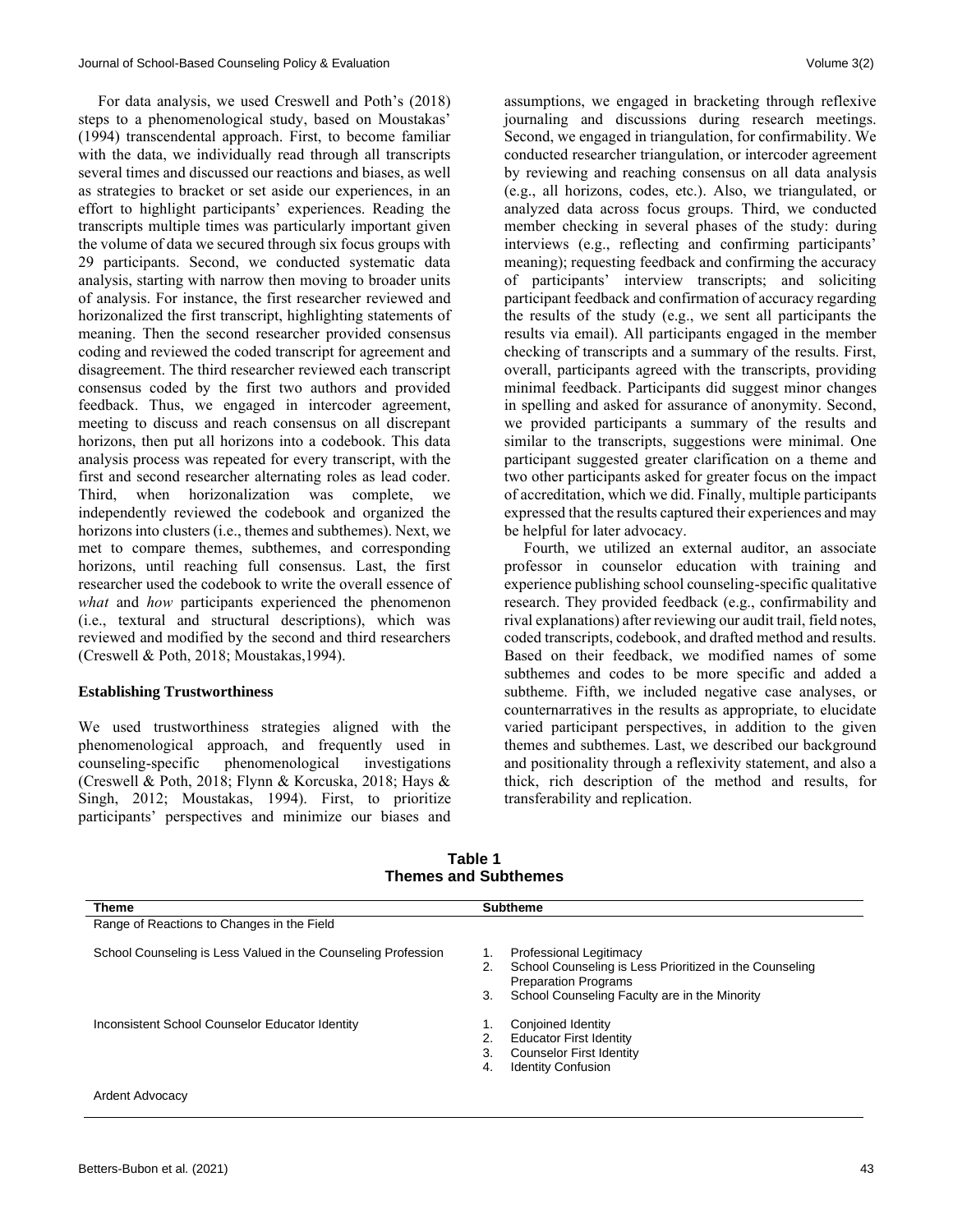#### **Results**

We identified four themes related to SCEs' experiences with recent changes in the profession: (a) range of reactions to changes in the field; (b) school counseling is less valued in the counseling profession; (c) inconsistent school counselor educator identity; (d) ardent advocacy (see Table 1). These themes contextualize the experiences and voices across participants. Next, we present each theme and when applicable, associated subthemes and counternarratives.

#### **Theme 1: Range of Reactions to Changes in the Field**

 Participants expressed a range of reactions to recent changes in the school counseling profession including a continuum of feelings. Specifically, participants' reactions to changes in the field often focused on the formal separation between ACA and ASCA. Although some participants conveyed feeling hopeful or positive, others were negative or concerned about the new relationship. On one hand, one participant said, "we are powerful enough in numbers as far as school counselors…We can stand on our two feet… this change [will] be okay. There's going to be ripple effects... and I think we'll be fine" (focus group [FG] 6). A different participant in FG 6 shared "I really do believe that we are making strides in the [right] direction." Yet another stated, "I actually felt liberated [about the changes]… this is all about focus, it's time." (FG 4). Finally, one participant said, "for me, the [new relationship] has been a good thing because I'm hoping we will find our voice, and our platform that no longer hinges upon the preferences of another field" (FG 5).

 In contrast, other participants expressed worry and loss related to the formal separation between the two professional organizations (i.e., ASCA and ACA). One participant noted, "so there's a loss and a sadness, and maybe that's what we need as a profession… to mourn what's been, to birth what's going to be" (FG 2). Similarly, participants reported feeling concerned, with one participant stating, "overall [I have] feelings of being unsettled and fearful in that whole process" (FG 3). One participant noted, "I really worry. I hope that we would push and pull together, this profession. But I also very much worry that we're going to push and pull and separate…I worry that we're going to fragment our profession" (FG 1). Finally, one participant shared, "this has been a continual struggle for me in trying to pick a side in terms of ASCA vs. ACA" (FG 4). To that end, some participants perceived that school counseling lacked an *organizational home*.

 To present a less commonly expressed counternarrative, some participants were not surprised by the changes. One participant stated, "I can tell you that the disaffiliation was not a surprise, as someone who has been involved with both organizations for many years" (FG 4) and "[when I heard the news about the new relationship] I remember stopping what I was doing and being very confused…why are they even announcing this? They [the organizations] haven't done the same thing for a long [time]...I feel like they've been split" (FG 2).

# **Theme 2: School Counseling is Less Valued in the Counseling Profession**

Participants in this study identified that school counseling may not be valued or influential within the greater counseling profession, compared to clinical mental health counseling, and in light of recent changes. Within this theme, we noted the following subthemes: (a) professional legitimacy; (b) school counseling is less prioritized in counseling preparation programs; (c) school counselor education faculty are in the minority.

**Professional Legitimacy.** Many participants shared concerns about the impact of recent changes on the legitimacy of the school counseling profession. Some participants predicted less legitimacy and fragmentation, while others suggested more legitimacy and cohesion. On one hand, participants expressed concern that changes, such as the new relationship between ACA and ASCA, and the ASCA SPA recognition may lead to professional fragmentation, "all of this separating, and identity, and recognitions. I'm really worried about what that's going to do for us and our legitimacy as mental health professionals. Are we going to lose something one way or the other?" (FG 3). In addition, a participant discussed, "I guess my biggest concern is… [will] this new [CAEP/ASCA] accreditation option weaken the school counseling profession?" (FG 1). A participant suggested that recent changes were particularly salient given current societal needs:

…within broader society in America, we're finally arriving at a point in time and in a socio-political context where there is a heightened awareness of the need for mental health services. And we're making some strides in stigma reduction and recognizing the need--especially among school-aged youth--to have mental health support. And if this [separation] somehow changes that and reduces school counselors' ability to advocate professionally for their skills and abilities as mental health professionals, then I'm concerned that that's potentially a missed opportunity (FG 3).

On the other hand, some participants felt hopeful that the changes in the field might lead to opportunities for increased legitimacy and strengthening of the school counseling profession. For example, one participant shared, "counselors are in leadership positions and they bring to those positions very valuable skills... The goals have always been to help students succeed. We are now doing that better than ever because of the [recent] changes" (FG 4). Similarly,

"I don't think school counselors are sitting at the education table enough… we need school counselors at… every state Department of Education… if we're not… then we're not included in the conversation about education and student mental health. And that's where, again, I feel hopeful [about the profession's potential for legitimacy]" (FG 5).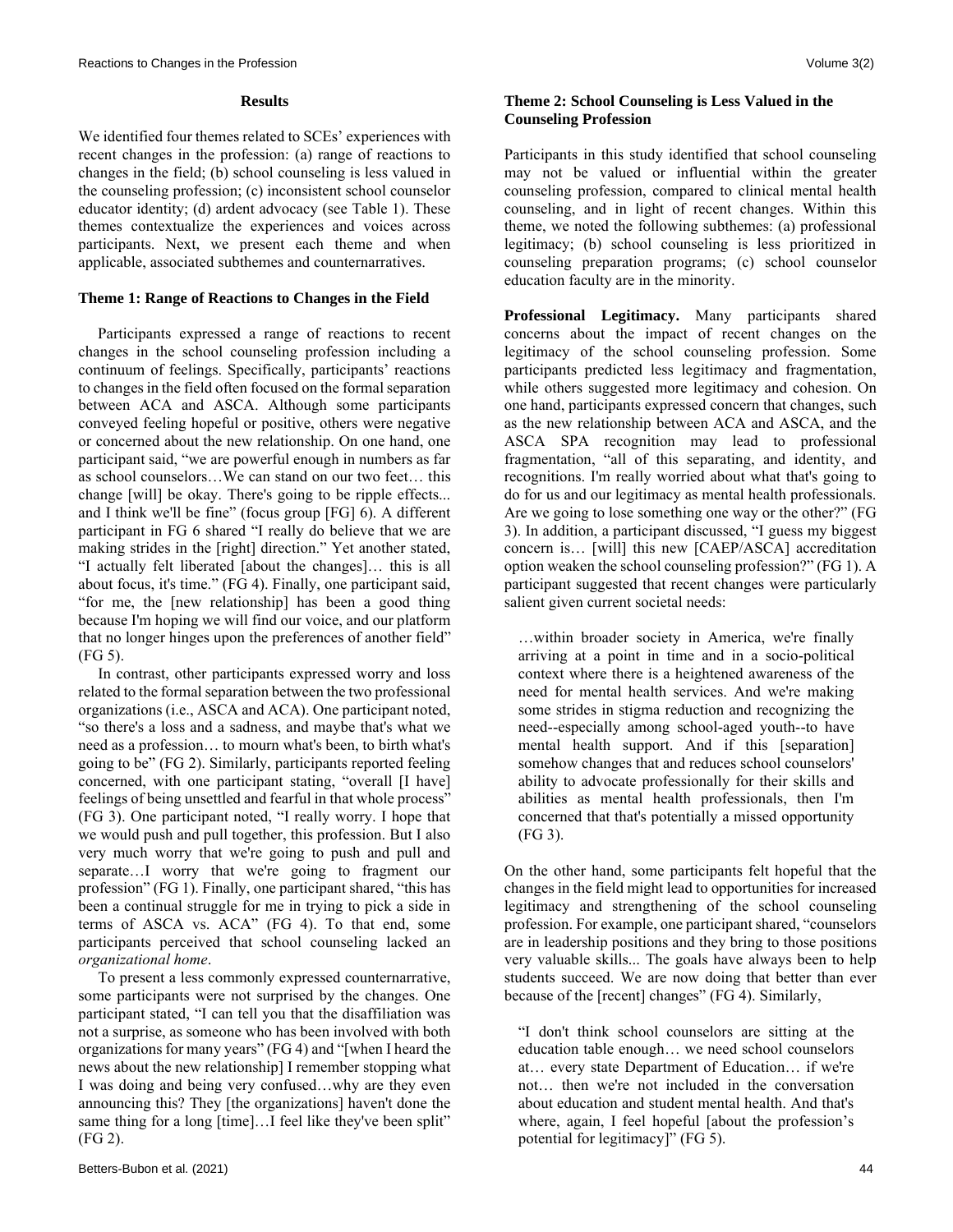# **School Counseling is Less Prioritized in the Counseling Preparation Programs**

Participants were concerned about their lack of influence within counselor training programs. One participant shared, "school counseling in practice, in programs, becomes collateral to mental health counseling, mental health culture" (FG 6). Another relayed, "most classes are taught by people who have clinical mental health backgrounds or maybe spent some time in school but not as a school counselor. We really need more school counselor educators with actual school counseling experience" (FG 6). A final participant reiterated "I've been working hard to advocate that some of the courses we teach [that are] cross-listed with mental health [courses] not be cross-listed [any longer]... when we cross list courses, we often teach to the least common denominator [clinical mental health]" (FG 4).

 Some participants felt this marginalization also extended to the impact of accreditation on preparation programs, as one participant noted, "I think that the CACREP standards privilege mental health. I don't think they do a great job of preparing school counselors for the complicated world of working in schools" (FG 2). This was echoed by another participant who stated, "I still don't feel like we have anybody [accrediting bodies] that serves us" (FG 1).

#### **School Counseling Faculty are in the Minority**

Related to the preparation, participants believed they were perceived as having less influence as school counselingfocused faculty. For example, one participant stated, "I think sometimes my school counseling students feel like they're the minority or the other compared to the mental health students and I think it's really more that as a school counselor educator, I'm the minority" (FG 4). A different participant in FG 4 shared, "many of us have been... isolated in a [preparation] program that is more clinical mental health faculty and then one or two school counselor educators." Another stated "I feel pretty alone in a counselor education world" (FG 2).

### **Theme 3: Inconsistent School Counselor Educator Identity**

For many participants, the changes in the field led to questions about their professional identity, as evidenced by the following subthemes: (a) conjoined identity; (b) educator first identity; (c) counselor first identity; (d) identity confusion.

**Conjoined Identity***.* Some participants viewed their professional identity as a connected framework comprised of both education and counseling, "I see myself… supporting more of a conjoined identity, where we're both counselors and educators in equal measure." (FG 2). Yet another stated, "I still remember my professor telling us, 'you're both counselors and educators.' And that really solidified my identity as both, and I tell my students that now." (FG 1). These beliefs translated into practice, with

another participant stating, "I am teaching students in both [counseling and education], and I want to have an understanding of all of what counseling looks like in different spaces" (FG 4).

**Educator First Identity.** Other participants described an educator first identity, "I see my role in the schools as an educator" (FG 2). Another described the advantages to positioning themselves in education,

Through communicating leadership, looking at trends, looking at research, [I] realized that we had one foot in mental health and one foot in education. We were falling in the river by doing that. We had to put both feet somewhere and landed in education (FG 4).

Still others noted that recent professional changes may lead to an identity steeped in education, "in my heart, in the next five years, I'm going to see school counseling shifting more and more away from a clinical aspect and more and more into an educational world" (FG 1).

**Counselor First Identity.** In contrast, other participants focused on a counselor first identity, such as, "I want to advocate for us to... maintain our alignment with mental health programs, and to maintain our identity as counselors... mental health counselors with a school specialty" (FG 3). Similarly, participant in FG 4 noted, "I believe in the ASCA model, yet I also strongly identify as a counselor first and want to advocate for clinical training for school counselors."

**Identity Confusion.** Multiple participants reported confusion about the changes in the profession and the subsequent impact on professional identity; one participant shared, "we're kind of stuck… we're not mental health experts...and we're not educators. What are we then? We're in this weird middle ground" (FG 5). Yet another participant stated that this new relationship, or a separation between school counseling and counseling "would make me wonder, what am I?" (FG 2). This confusion led some to question the field overall, "I'm in a mixed place [in terms of identity] and it makes me wonder, how is this going to shape our profession? What is our role as school counselor educators in that...?" (FG  $6$ )

### **Theme 4: Ardent Advocacy**

The final theme was one of enthusiasm and advocacy. As participants discussed recent changes in the profession, they described their commitment as ardent advocates for the field and for training students. This passion was demonstrated by the following participant,

It's rare to find a school counselor educator who doesn't love school counseling. We're all so passionate about this profession and this field. And so that heightens those negative emotions even more, like not only does this [the professional changes] have potential negative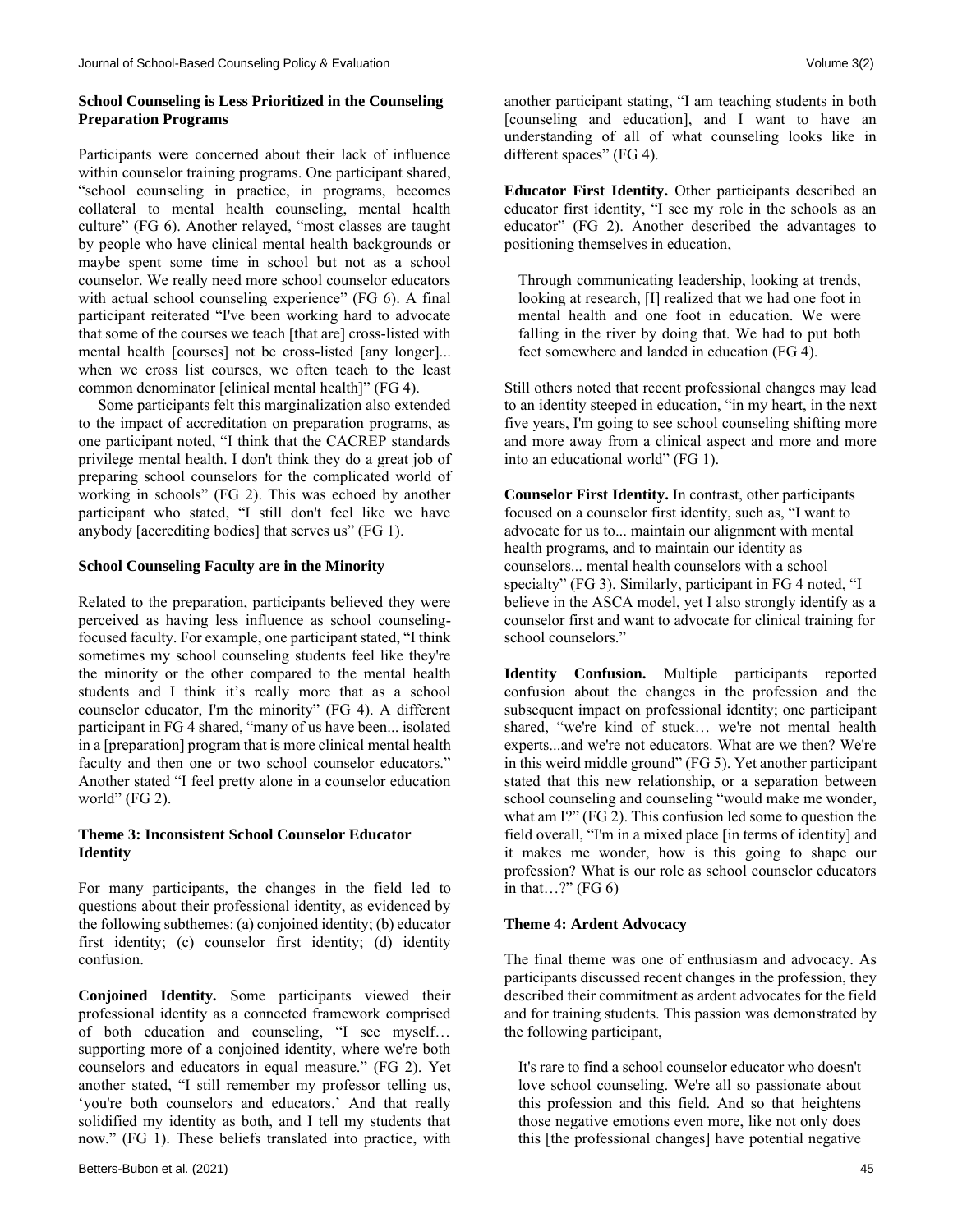implications for the profession. But, it's a profession we love (FG 1).

Within the focus of advocacy, SCEs questioned how to support advocacy, in the current climate:

We love our field. We're passionate about the field. We want to protect our field and move it forward. But if we're not really listening to each other, how can we do that? We need a unified voice…a unified mission that's clear (FG 5).

Also, participants discussed the ASCA Model as a means of professional advocacy, "the ASCA framework, the model for school counselors and school counseling programs [has] given us a common language for school counselors…it's helped with professional identity... and has become quite an advocacy tool" (FG 4). Participants' advocacy was also driven by the potential to impact students at the graduate and K-12 levels, "we need to … have [faculty] in front of students who want to advocate for the profession. So then we can continue to disseminate that information through our students. And ultimately, to impact the students K-12 that we're serving" (FG 4). One participant noted the important role SCEs play by focusing on teaching preservice school counselors to be future advocates,

Counselor educators make sure that our students leave our [preparation] programs with a sense of who they are and what they can do with their professional identity, and the ability to promote it and to advocate. I hope that with the split and the emphasis of professional identity, that can happen… the ability to advocate for one's expertise (FG 6).

Finally, a different participant in FG 6 shared, "after hearing [about] the advocacy efforts that you're doing, I have this recognition...we [SCEs] are such a resilient bunch and we have worked really hard to advocate for our profession and then pass that on to our students."

### **Discussion**

In examining SCEs' experiences, we noted a variety of responses to recent changes in the field, as well a shared passion for the profession. Specifically, in response to the new relationship between ACA and ASCA, participants shared a range of robust reactions, including optimism, frustration, concern, and anticipation. Whereas these reported changes and the related reactions are empirically novel within the counseling profession, they parallel organizational shifts and member reactions that have occurred in other professions. For example, individuals in the library science profession have struggled to solidify and present as a united identity, due largely to the potential division into two professional subgroups (library and information science). Professionals within this field have expressed regret, fear, and frustration at the inability of their profession to overcome fragmentation (Eissenstat & Bohecker, 2018). Hence, SCEs' range of reactions reported in the present study may be typical in the context of substantial professional changes.

 Furthermore, applying an ecological perspective highlights the relationship between recent changes in subsystems of the school counseling field. First, at a macrolevel, when discussing changes in the field, participants expressed that the school counseling specialty is less prioritized within the overarching counseling field. In particular, counseling subsystems including professional organizations, accreditation standards and preparation programs typically focus on the clinical mental health specialty as the default, leaving school counseling in the minority. These findings expand upon similar studies, in which SCEs reported that non-school counseling faculty typically prioritized clinical mental health topics within their counselor education coursework (Watkinson et al., 2018). At the exosystem level, participants in this study reacted to the potential impact multiple accreditation options may have on preparation programs. Specifically, some individuals questioned whether the advent of two different accreditation or recognition options might divide the field, with some preparation programs focusing on ASCA SPA standards and others on CACREP standards. These questions align with recent research that note the impact of accreditation on a profession's quality and strength (Eissenstat & Bohecker, 2018) and again reflect similar changes in other fields. For example, accrediting bodies have been noted to strengthen preparation in fields including Audiology/Speech-Language Pathology, Library Science, and Teaching (Eissenstat & Bohecker, 2018). From a policy perspective this is critical, as there is a need for consistent competencies within preparation programs that "target advocacy, leadership and implementation of programs" (Warren et al., 2020, p. 75).

 Additionally, SCEs discussed the potential impact of changes in the field on the microlevel of professional identity. Some believed these recent changes symbolized school counseling prioritizing an "education first" identity while others were concerned about professional fragmentation and identity confusion, preferring a counseling-focused identity. Still others supported a conjoined counselor and educator identity. These findings reflect the literature, noting the school counseling profession's on-going journey toward professional identity definition (Cinotti, 2014; Lambie et al., 2019). Specifically, scholars have situated school counseling within the counseling field (ACA, n.d.-b), noting direct counseling as the least diffused and most unique role school counselors provide in schools (Astramovich et al., 2013). Others have highlighted school counselors' important role in students' academic development (College Board, 2011), while others suggest a conjoined identity, noting the importance of school counselors meeting the increased mental health needs of some students, while also serving all students (DeKruyf et al., 2013; Gruman et al., 2013; Lambie et al., 2019).

 Finally, SCEs in this study communicated passion and advocacy regarding their work that transcended throughout subsystems. Advocacy united rather than divided participants, regardless of their reactions to professional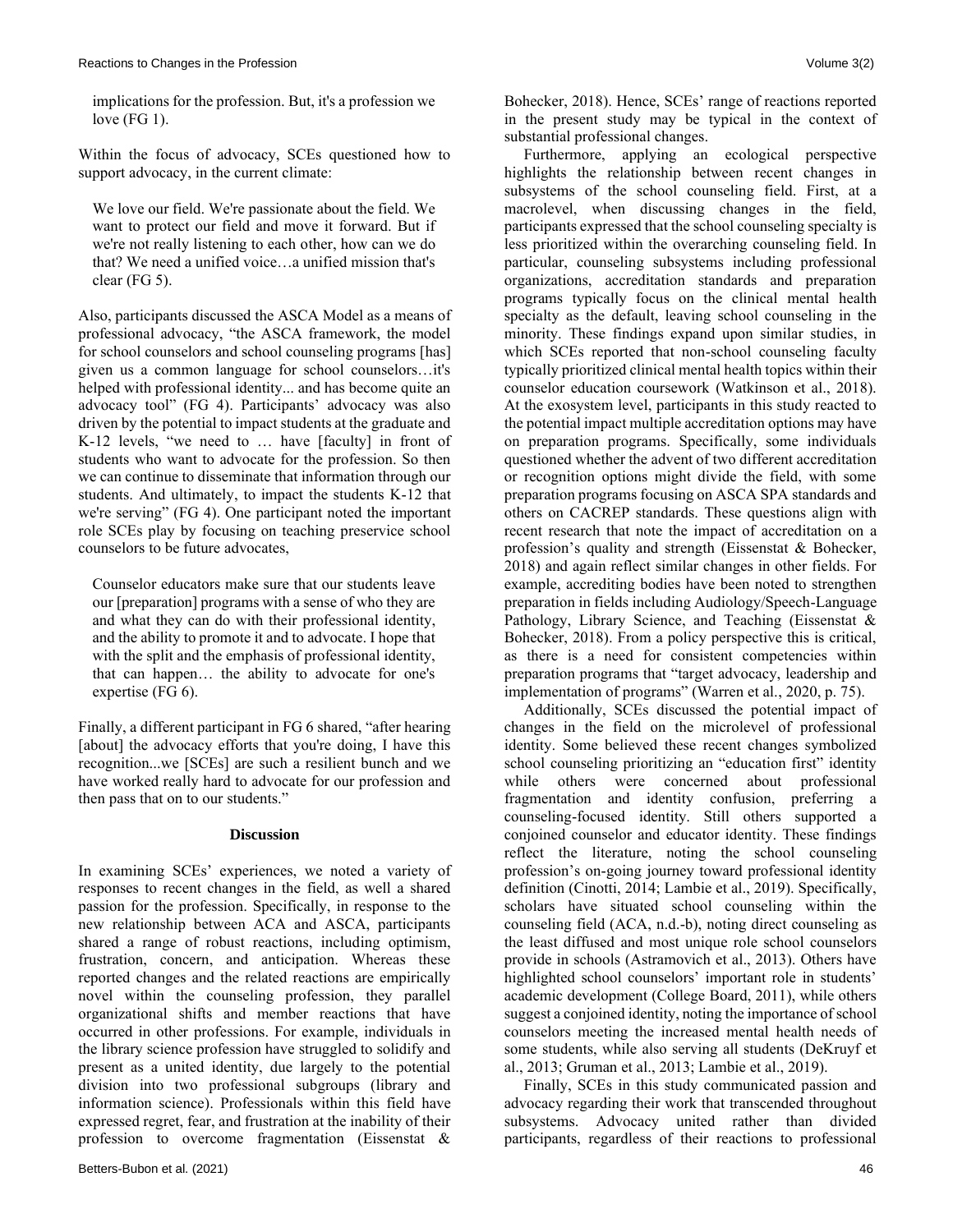changes or professional identity. Similarly, advocacy is a theme prioritized throughout the school counseling profession (ASCA, 2019; Education Trust, 1997), with SCEs' advocacy playing a critical role in shaping the profession (McMahon, et al., 2009). In this present study, SCEs communicated hope for a unified professional voice that strengthens the work of K-12 school counselors and stand ready to advocate for the profession.

#### **Limitations**

The current study should be considered within the context of the limitations. First, given the interactive nature of focus groups and the lack of anonymity, participants' responses could have been influenced by social desirability as well as willingness to participate, especially given the power differential within focus groups. This power differential may be particularly salient for individuals who have historically had less power and privilege in U.S. systems, such as people of color, pre-tenured and non-tenured positions. We countered these limitations by sending transcripts and the findings to each participant for individual member checking. Second, we were limited by a lack of ethnic/racial diversity in our sample, which impacts the findings. To elaborate, we had several SCEs from diverse racial/ethnic backgrounds who signed up to participate in focus groups and then later withdrew  $(n = 12)$ , often citing scheduling conflicts.

# **Implications for Policy, Evaluation and Future Research**

The SCEs in the present study discussed a range of reactions resulting from the recent changes in the school counseling profession, underscoring that the present time is one of professional transition. This transition provides a unique opportunity to shape the future of school counseling by working within the ecological subsystems in the profession. In response to this professional transition, we provide several suggestions, rooted in the findings of this study.

 SCEs' reported concerns about the influence of the many different professional organizations including CACREP, CAEP, ASCA and ACES on practice and policy. Similarly, "as the agents of a discipline, professional associations are the institutions wherein power is gained or lost, and where the evolution of a professional group can be best orchestrated" (Leahy et al., 2011, p. 2). Thus, SCEs indicated a variety of responses to the CACREP program accreditation and the burgeoning ASCA SPA recognition. Research has noted that multiple accreditation bodies may threaten public perception of professional unity (Eissenstat & Bohecker, 2018) and impact how and whether preparation programs adopt uniform practices and guidelines (Warren et al., 2020).

 Given the interconnection between consistent school counselor preparation, policy advances, professional identity, and positive outcomes for all K-12 students (Warren et al., 2020), we recommend professional organizations highlight the overlap between CACREP accreditation and the ASCA SPA, providing resources for SCEs interested in pursuing both simultaneously. In addition, CACREP, CAEP, and ASCA could create a crosswalk of overlapping content between CACREP accreditation and ASCA SPA recognition to evaluate efforts and create a joint statement related to the key areas of preparation of K-12 school counselors. In addition, we suggest organizations provide education sessions to increase awareness and combat misinformation (e.g., the ASCA SPA has been misperceived as an accreditation, rather than a program recognition) to reduce questions related to program evaluation.

 Relatedly, SCEs reported a desire for but lack of an *organizational home* in which they are prioritized. We suggest SCEs can use their leadership roles in organizations to advocate for such a home, starting with a joint interest network across organizations. This interest network could include ACES and ASCA members, and members of CACREP board, providing an *organizational home* rooted in multiple perspectives. This network could provide guidance on policy, preparation and evaluation which spans across different professional organizations' ideologies.

 Finally, the SCEs expressed differing preferences for professional identity—both their own identities and the identity within the profession: should the school counseling profession value education first, counseling first, or have a conjoined identity? On one hand, SCEs could continue with these varied professional identities (e.g., counselor *or* educator), which may lead to continued fragmentation. Instead, similar to some participants, we suggest that SCEs consider an identity inclusive of both counseling *and* education. This conjoined, relativistic or multifaceted professional identity could be inclusive of a breadth of perspectives, existing on a continuum between education and counseling; furthermore, this identity has been suggested by others (e.g., DeKruyf et al., 2013 Lambie et al., 2019), most recently with Levy and Lemberger-Truelove (2021)'s nondual and nonhierarchical school counselor identity. This inclusive professional identity responds to Warren et al.'s (2020) recommendations to "unite and determine who [school counselors] are, what they do, and their value to student success" (p. 63). The identity of SCEs may impact the identities of practicing school counselors, thus in an effort to *unite* SCEs, we suggest seeking commonalities.

 One final commonality demonstrated in this study was participants' commitment to advocacy and their shared passion for the field. Advocating to strengthen the profession may serve to build a bridge, reminding SCEs of their overlapping purpose. To that end, we suggest SCEs advocate within and across various ecological subsystems (e.g., preparation programs; professional organizations; program accreditation and recognition). At a micro level, to address marginalization within preparation programs, SCEs can educate mental health colleagues on the conjoined identity, enhancing how to prepare future school counselors. In addition, SCEs can develop textbooks that bridge the gap between counseling and education (e.g., Dollarhide & Lemberger-Truelove, 2018), and advocate for their use within counseling graduate programs, across counseling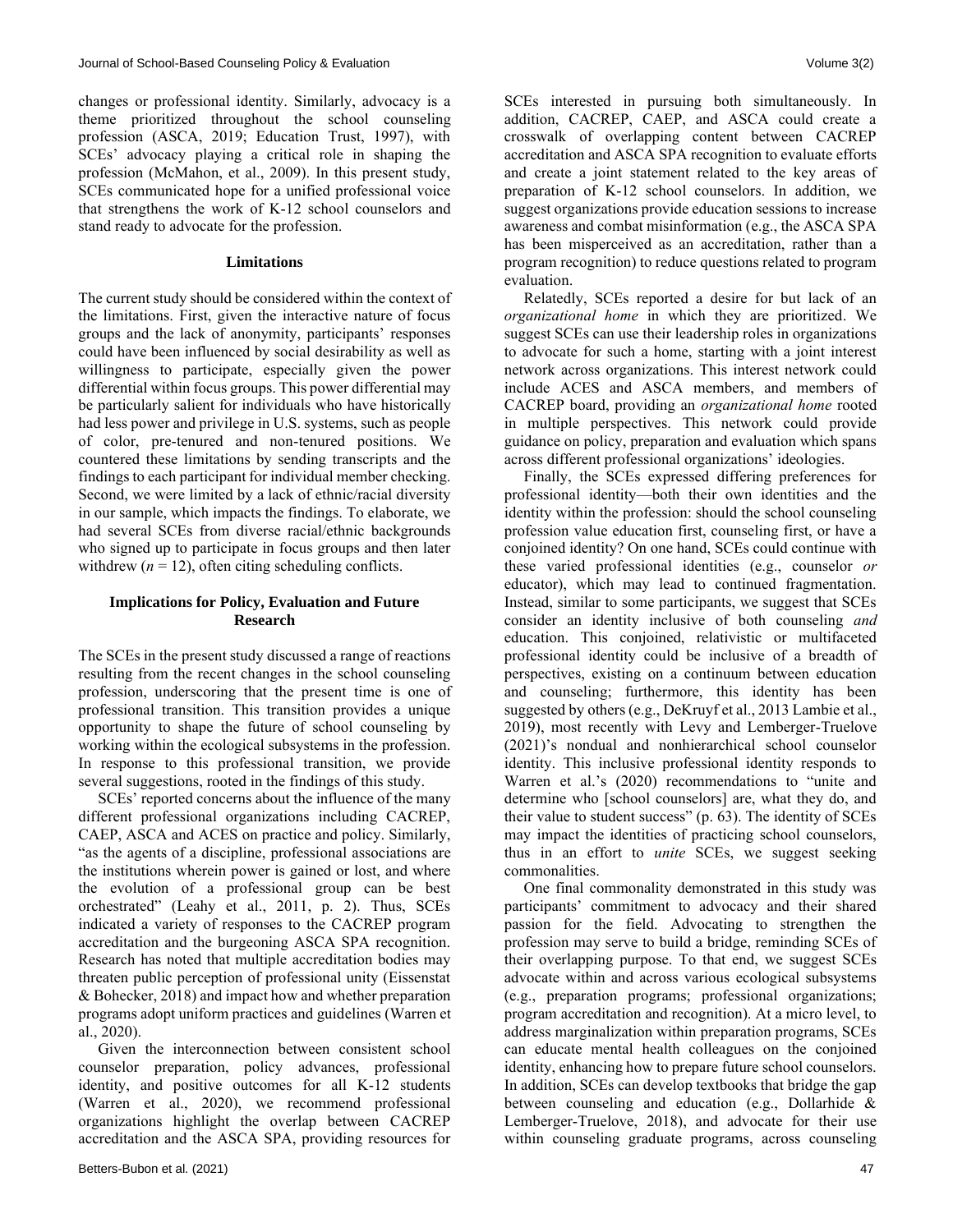specialties. Further, SCEs can collaborate with colleagues in combined clinical mental health/school counseling graduate programs to intentionally incorporate interdisciplinary course assignments (Watkinson et al., 2018), emphasizing school counselors' multiple roles, and focusing on current initiatives, (e.g., Social Emotional Learning/SEL: Bowers et al., 2018; Multi-Tiered Systems of Support/MTSS: Goodman-Scott et al., 2019; and mental health: Lambie et al., 2019). On a macro level and in response to participants' desire to advocate beyond the profession, SCEs and national organizations can educate stakeholders within larger subsystems (e.g., district administrators, state and federal legislators, the public) to communicate the school counselor role, as specialists in social/emotional, academic and college/career readiness and mental health in schools.

 The results of this study may lead to several future research implications. Researchers can examine SCEs' perceptions and experiences with professional changes, utilizing a larger, diverse sample (e.g., outside of the United States) and quantitative survey methods, for greater generalizability. This may also include examining strategies to strengthen SCEs' perceptions of their professional prioritization, as well as their feelings of belongingness in an *organizational home*. Next, researchers may also examine policies that have the most direct impact on school counselor preparation programs and subsequent school counselor identity. Further, researchers could use professional identity scales (Woo et al., 2017) to investigate how and whether such as a school counselor preparation programs impact school counseling practitioner identity and activities, which builds upon recent research (Fan et al., 2019). Last, research should extend beyond the United States to examine the subsystems impacting school counseling practice in other countries.

#### **Conclusion**

The SCEs in the present study discussed a myriad of perceptions and experiences pertaining to recent changes in the school counseling field in the United States, highlighting ongoing concerns related to professional training, and reinforcing scholars' claim that the school counseling profession remains at a critical juncture (Reiner & Hernandez, 2013). Although changes can be a typical aspect of professional organizations' lifecycles, how SCEs respond to these changes could serve to weaken or strengthen the profession, especially given SCEs' impact on the field.

 This study highlights how the school counseling field is shaped by many subsystems, which may have similarities or differences to the practice in other countries. As the school counseling profession continues to evolve in response to societal and global trends, we are hopeful that the lessons learned may be helpful to counselor educators both in the United States and abroad, especially in places where school counseling is still in its infancy and school counselor advocacy is growing. SCEs have a pivotal role in how they manage these ebbs and flows of the trends, changes in professional associations, and the subsequent preparation of K-12 school counselors. Thus, SCEs can use their voices for unification to move the field forward and focus on the purpose of the profession: serving students and schools.

### **Author Note**

Jennifer Betters-Bubon, Department of Counselor Education, University of Wisconsin-Whitewater. Emily Goodman-Scott, Department of Counseling and Human Services, Old Dominion University. Olamojiba Bamgbose, Department of Counselor Education, University of Wisconsin-Whitewater. Correspondence concerning this manuscript should be addressed to Jennifer Betters-Bubon, Department of Counselor Education, University of Wisconsin-Whitewater, 6039 Winther Hall; 800 N Main Street, Whitewater, WI 53190 (email: [bettersj@uww.edu\)](mailto:bettersj@uww.edu).

#### **Disclosure Statement**

No potential conflict of interest was reported by the authors.

#### **Funding**

The authors received no financial support for the research, authorship, and/or publication of this article.

### **ORCID**

Jennifer Betters-Bubon 10 [0000-0001-9243-708X](https://orcid.org/0000-0001-9243-708X) Emily Goodman-Scott <sup>1</sup> 0000-0003-4129-3308 Olamojiba O. Bamgbose 1 [0000-0001-6222-6505](https://orcid.org/0000-0001-6222-6505)

#### **References**

- American Counseling Association. (n.d.-a). *About ACA.* <https://www.counseling.org/about-us/about-aca>
- American Counseling Association. (n.d.-b). *Professional school counselor.* [https://www.counseling.org/](https://www.counseling.org/%20membership/aca-and-you/school-counselors/school-counselor-infographic)  [membership/aca-and-you/school-counselors/school](https://www.counseling.org/%20membership/aca-and-you/school-counselors/school-counselor-infographic)[counselor-infographic#](https://www.counseling.org/%20membership/aca-and-you/school-counselors/school-counselor-infographic)
- American Counseling Association (2018, March 21). *American Counseling Association and the American Counselor Association Announce New Collaborative Relationship.* [https://www.counseling.org/](https://www.counseling.org/%20news/updates/2018/03/21/american-counseling-association-and-the-american-school-counselor-association-announce-new-collaborative-relationship)  [news/updates/2018/03/21/american-counseling](https://www.counseling.org/%20news/updates/2018/03/21/american-counseling-association-and-the-american-school-counselor-association-announce-new-collaborative-relationship)[association-and-the-american-school-counselor](https://www.counseling.org/%20news/updates/2018/03/21/american-counseling-association-and-the-american-school-counselor-association-announce-new-collaborative-relationship)[association-announce-new-collaborative-relationship](https://www.counseling.org/%20news/updates/2018/03/21/american-counseling-association-and-the-american-school-counselor-association-announce-new-collaborative-relationship)
- American School Counselor Association. (2014). *The school counselor and school counseling preparation programs.*[https://www.schoolcounselor.org/Standard](https://www.schoolcounselor.org/Standards-Positions/Position-Statements/ASCA-Position-Statements/The-School-Counselor-and-School-Counseling-Prepara) [s-Positions/Position-Statements/ASCA-Position-](https://www.schoolcounselor.org/Standards-Positions/Position-Statements/ASCA-Position-Statements/The-School-Counselor-and-School-Counseling-Prepara)[Statements/The-School-Counselor-and-School-](https://www.schoolcounselor.org/Standards-Positions/Position-Statements/ASCA-Position-Statements/The-School-Counselor-and-School-Counseling-Prepara)[Counseling-Prepara](https://www.schoolcounselor.org/Standards-Positions/Position-Statements/ASCA-Position-Statements/The-School-Counselor-and-School-Counseling-Prepara)
- American School Counselor Association. (2019). *ASCA national model: A framework for school counseling programs* (4th ed.). Author.
- American School Counselor Association (2021). *ASCA School Counselor Education/Preparation Program Frequently Asked Questions.*  [https://www.schoolcounselor.org/Recognition/ASCA](https://www.schoolcounselor.org/Recognition/ASCA-Recognized-School-Counselor-Preparation-Progr/School-Counselor-Preparation-Program-Standards-FAQ) [-Recognized-School-Counselor-Preparation-](https://www.schoolcounselor.org/Recognition/ASCA-Recognized-School-Counselor-Preparation-Progr/School-Counselor-Preparation-Program-Standards-FAQ)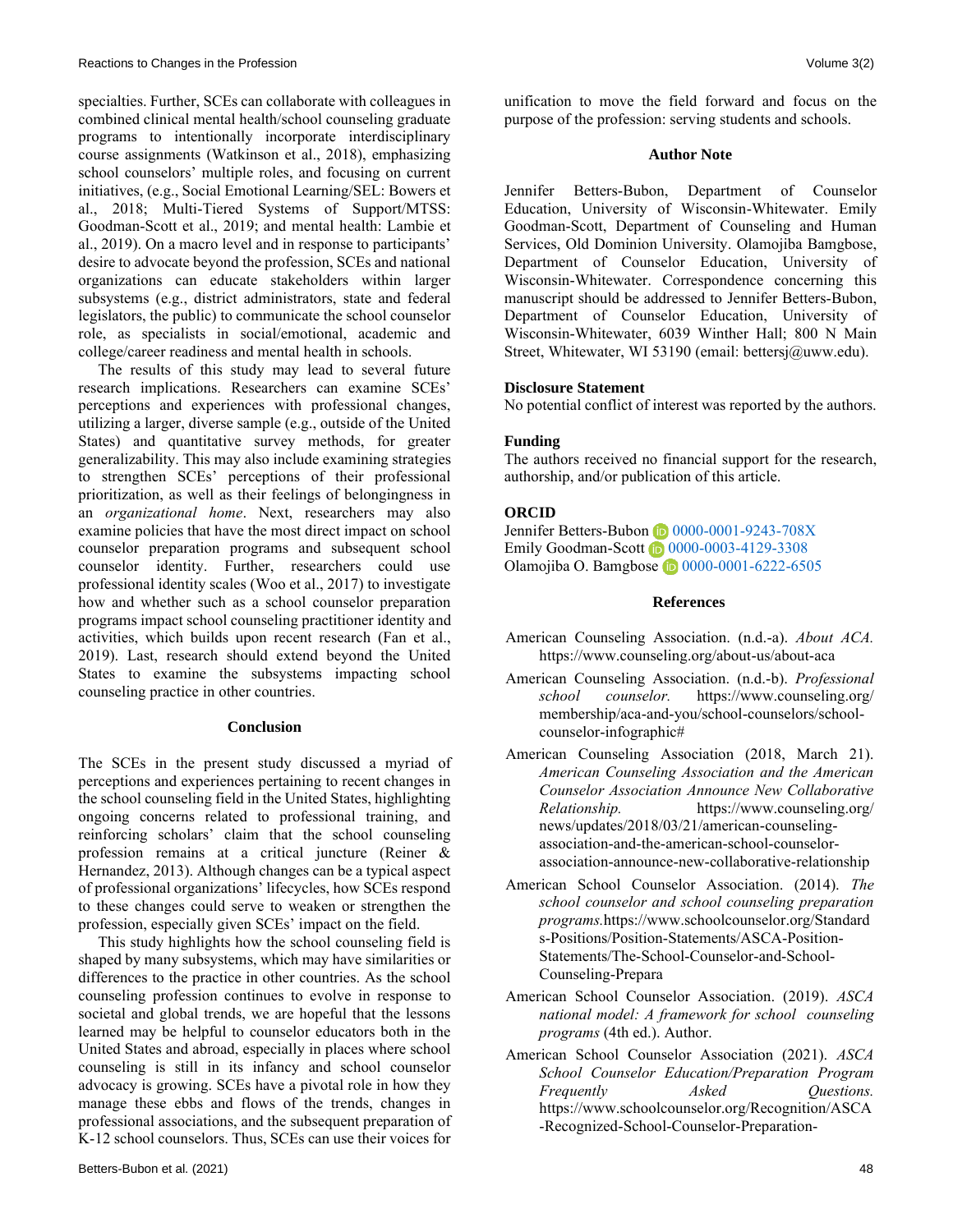- Astramovich, R. L., Hoskins, W. J., Gutierrez, A. P., & Bartlett, K. A. (2013). Identifying role diffusion in school counseling. *Professional Counselor*, *3*(3), 175- 184.<https://doi.org/10.15241/rla.3.3.175>
- Bowers, H., Lemberger-Truelove, M. E., & Brigman, G. (2018). A social-emotional leadership framework for school counselors. *Professional School Counseling*, *21*(1b), 1-10. <https://doi.org/10.1177/2156759X18773004>
- Bronfenbrenner, U., & Morris, P. A. (2006). The bioecological model of human development. In R. M. Lerner (Ed.) *Handbook of child development: Vol. 1. Theoretical models of human development* (6th ed., pp. 793 – 828). Wiley.
- Cinotti, D. (2014). Competing professional identity models in school counseling: A historical perspective and commentary. *Professional Counselor*, *4*(5), 417-425. <https://doi.org/10.15241/dc.4.5.417>
- Council for Accreditation of Counseling and Related Educational Programs. (2015). *2016 CACREP standards*. [http://www.cacrep.org/wp](http://www.cacrep.org/wp-content/uploads/2017/08/2016-Standards-with-citations.pdf)[content/uploads/2017/08/2016-Standards-with](http://www.cacrep.org/wp-content/uploads/2017/08/2016-Standards-with-citations.pdf)[citations.pdf](http://www.cacrep.org/wp-content/uploads/2017/08/2016-Standards-with-citations.pdf)
- Council for the Accreditation of Educator Preparation (n.d.). *Programs to be submitted for SPA review*. [http://caepnet.org/accreditation/caep](http://caepnet.org/accreditation/caep-accreditation/spa-program-review-process/programs-to-be-submitted-for-spa-review)[accreditation/spa-program-review-process/programs](http://caepnet.org/accreditation/caep-accreditation/spa-program-review-process/programs-to-be-submitted-for-spa-review)[to-be-submitted-for-spa-review](http://caepnet.org/accreditation/caep-accreditation/spa-program-review-process/programs-to-be-submitted-for-spa-review)
- College Board. (2011). *School counselors literature and landscape review: The state of school counseling in America.* Civic Enterprises. [https://secure](https://secure-media.collegeboard.org/digitalServices/pdf/advocacy/nosca/counselors-literature-landscape-review.pdf)[media.collegeboard.org/digitalServices/pdf/advocacy](https://secure-media.collegeboard.org/digitalServices/pdf/advocacy/nosca/counselors-literature-landscape-review.pdf) [/nosca/counselors-literature-landscape-review.pdf](https://secure-media.collegeboard.org/digitalServices/pdf/advocacy/nosca/counselors-literature-landscape-review.pdf)
- Creswell, J. W., & Poth, C. N. (2018). *Qualitative inquiry and research design: Choosing among five approaches* (4th ed.). Sage.
- DeKruyf, L., Auger, R., & Trice-Black, S. (2013). The role of school counselors in meeting students' mental health needs: Examining issues of professional identity. *Professional School Counseling*, *16*(5), 271- 282.<https://doi.org/10.1177/2156759X0001600502>
- Dollarhide, C. T., & Lemberger-Truelove, M. E. (Eds.). (2018). *Theories of school counseling for the 21st century*. Oxford University Press.
- Education Trust. (1997). *The national guidance and counseling reform program.* Author.
- Eissenstat, S. J., & Bohecker, L. (2018). United we stand: Narrative study to aid the counseling profession in developing a coherent identity. *The Qualitative Report,* 23(6), 1314-1333. <https://nsuworks.nova.edu/tqr/vol23/iss6/4>
- Fan, K., Carey, J. C., Martin, I., & He, L. (2019). Activities and role of school-based counselors in the U.S.: A
- Flynn, S. V., & Korcuska, J. S. (2018). Credible phenomenological research: A mixed‐methods study. *Counselor Education and Supervision, 57*(1), 34-50.<https://doi.org/10.1002/ceas.12092>
- Goodman-Scott, E., Betters-Bubon, J., & Donohue, P. (Eds.). (2019). *The school counselor's guide to multitiered systems of support*. Routledge.
- Gruman, D. H., Marston, T., & Koon, H. (2013). Bringing mental health needs into focus through school counseling program transformation. *Professional School Counseling*, *16*(5), 333- 341. <https://doi.org/10.1177/2156759X1201600506>
- Gysbers, N. C. (2010). *Remembering the past, shaping the future*. American School Counselor Association.
- Gysbers, N. C., & Henderson, P. (2012). *Developing and managing your school guidance and counseling program.* American School Counselor Association.
- Havlik, S. A., Malott, K., Yee, T., DeRosato, M., & Crawford, E. (2019). School counselor training in professional advocacy: The role of the counselor educator. *Journal of Counselor Leadership and Advocacy*, *6*(1), 71-85. <https://doi.org/10.1080/2326716X.2018.1564710>
- Hays, D. G., & Singh, A. A. (2012). *Qualitative inquiry in clinical and educational settings*. Guilford.
- Hickman, A. (2018, September 27). ASCA CAEP SPA FAQs – take two [Msg 1]. Message posted to ASCA SCENE, School Counselor Educator Community.
- International School Counselor Association. (n.d.). *Our Mission*. ISCA. https://iscainfo.com/Our-Mission.
- Kaplan, D. M., & Gladding, S. T. (2011). A vision for the future of counseling: The 20/20 principles for unifying and strengthening the profession. *Journal of Counseling & Development*, *89*(3), 367-372. <https://doi.org/10.1002/j.1556-6678.2011.tb00101.x>
- Kaplan, D. M., Tarvydas, V. M., & Gladding, S. T. (2014). 20/20: A vision for the future of counseling: The new consensus definition of counseling. *Journal of Counseling & Development*, *92*(3), 366-372. <https://doi.org/10.1002/j.1556-6676.2014.00164.x>
- Kvale, S. (2007). *Doing interviews*. Sage.
- Lambie, G. W., Stickl Haugen, J., Borland, J. R., & Campbell, L. O. (2019). Who took "counseling" out of the role of professional school counselors in the United States? *Journal of School-Based Counseling Policy* and *Evaluation*, *1*(3), 51-61. <https://doi.org/10.25774/7kjb-bt85>
- Leahy, M.J, Tarvydas, V.M., & Phillips, B.N. (2011). Rehabilitation counseling's Phoenix Project: Revisiting the call for unification of the professional associations in rehabilitation